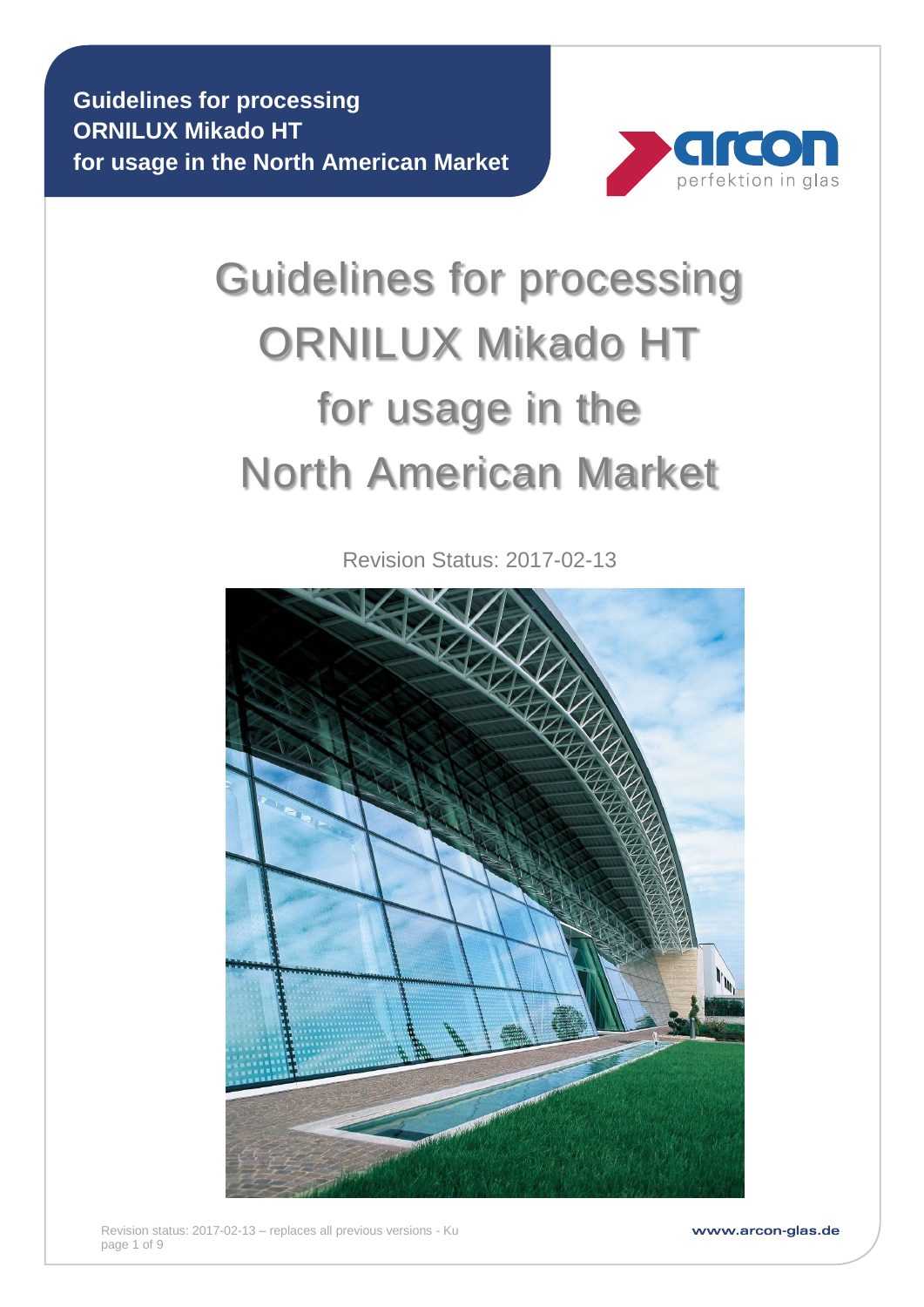

#### **1 Introduction**

arcon is the coating division of Arnold Glas.

ORNILUX Mikado HT is a structure-coated glass. It is produced by using the serigraphy process, printing on glass surfaces with a water-soluble marking. Subsequently, a thin-film coating (produced with the magnetron process) is applied to the masked panes. After removal of the masking a structured thin-film coating remains on the glass surface.

ORNILUX Mikado HT can be used either annealed or tempered, but in order to improve the desired mechanical (bending strength) and thermal (thermal shock resistance) properties of the glass, the coated glass should be thermally treated.

In order to process ORNILUX Mikado HT for their best performance processing guidelines as detailed in this document must be followed.

The finished product is used in insulating glass units (coating facing the inside of the insulating glass unit).

The period between cutting – tempering – IGU assembling should be as short as possible and must not exceed 10 business days.

The present document contains processing guidelines including information on specific steps for surface detection, handling and storage, glass cutting, washing, heat-treating, insulating and storage. Ignoring and noncompliance can result in damage to coated surface.

This document is permanently reviewed and updated. The latest version can be downloaded on the internet at [www.arnold-glas.com.](http://www.arnold-glas.com/)

#### **2 Package and storage**

ORNILUX Mikado HT glass is delivered in split sizes of 7.38' x 10.53' (2250 mm x 3210 mm). The sizes can be adjusted. The available thicknesses are 4, 6, 8, 10 and 12 mm on clear glass substrates. Low-iron glass is available on request.

In general a special powder (PMMA type with qualified grain size) is applied as a separating agent between the individual panes to avoid damage during the transport.

The package label must be kept since data are required for any warranty claims.

All heat treatable glass products by arcon must be stored in constant conditions. Relative humidity may not exceed 70 per cent. All heat treatable glass products by arcon must not be exposed to condensation. Open air storage must be avoided.

Heat treatable glass products by arcon are sealed to avoid condensation on the exposed glass surface and inside a glass pack during transport. Moisture will affect the coating immediately and the coated surface will become corroded. Hence the seal should remain closed until the product is used for processing. If not all glass sheets will be used after opening it is recommended to seal the package again. A sufficient distance to washing machines, external doors and chemicals (e. g. NaCl, HCl intended to be used for water preparation plants) has to be maintained.

ORNILUX Mikado HT can be stored in their original package under normal conditions up to 12 months. Opened stacks should be processed within 3 month. However, first in first out principle should be adopted.

All boxes must be inspected for any damage on arrival and damages reported and recorded for potential insurance claims etc. Damages and defects should be reported and this glass should be stored for inspection by Arnold Glas or arcon representative.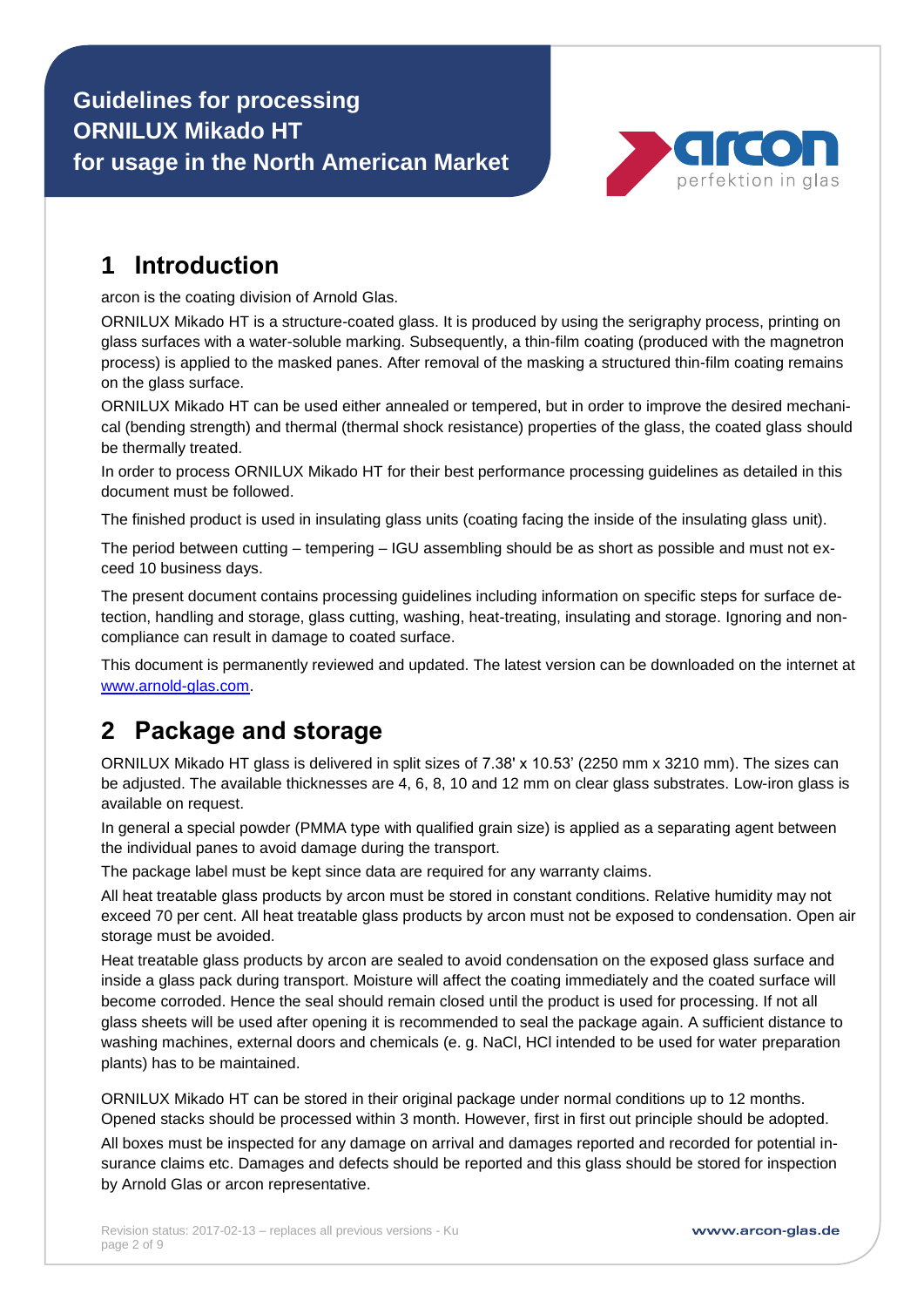

### **3 Identification of the coated side**

During all processing steps it is important that the coated side remains towards the air side i.e. not facing cutting pad or conveyor systems. The uncoated surface can be detected by a tin side detector. (Tin side is always uncoated.)

### **4 Handling**

Before processing all plant workers have to be informed about special requirements for ORNILUX Mikado HT as well as trained in its handling.

During each processing step marking-free clean gloves must be used. Lubricants, oils, liquid drops or finger and glove prints can cause irreversible imperfections during the thermal process. Therefore, any kind of soiling must be avoided. Glass cutting pads should be frequently cleaned by compressed air to avoid scratches on the glass surface. Scratches that can scarcely be detected with the naked eye before the tempering process can become clearly visible after the glass tempering. Hence, all care must be taken to avoid scratches particularly on coated side.

An additional risk is the use of vacuum cups on the coating. The vacuum cups should not be in contact with the coated surface when unstacking the glass sheets. However, if the manufacturing process requires the use of vacuum suction systems it must be ensured that they are always absolutely clean and silicone free. Therefore, we recommend the use of special clean protective covers for them. Protective covers must be replaced regularly!

Separators (e.g. cork) can leave irreversible prints on the coated surface. The coated side must not be marked or labeled.

All devices and tools which come into contact with coatings must be kept permanently clean.

# **5 Cutting and cutting fluids**

To avoid damages caused by scratches, glass splinters or dirt, the coated glass surface must remain towards the air side during cutting and all other processing steps. Only soft cutting fluids that can easily be removed during the washing process are to be used for the cutting procedure. Avoid all excess of cutting fluid and remove any residual glass splinters or dust from the cutting table. Rulers or templates for cutting the glass should be avoided in order to reduce risk of scratches.

The cutting table must be cleaned regularly by using compressed air.

# **6 Edge deletion**

Edge deletion is not required for arcon ORNILUX Mikado HT.

# **7 Edge Working**

Prior tempering glass edges have to be processed in order to avoid glass breakage during the tempering process. There are different possibilities for edge working.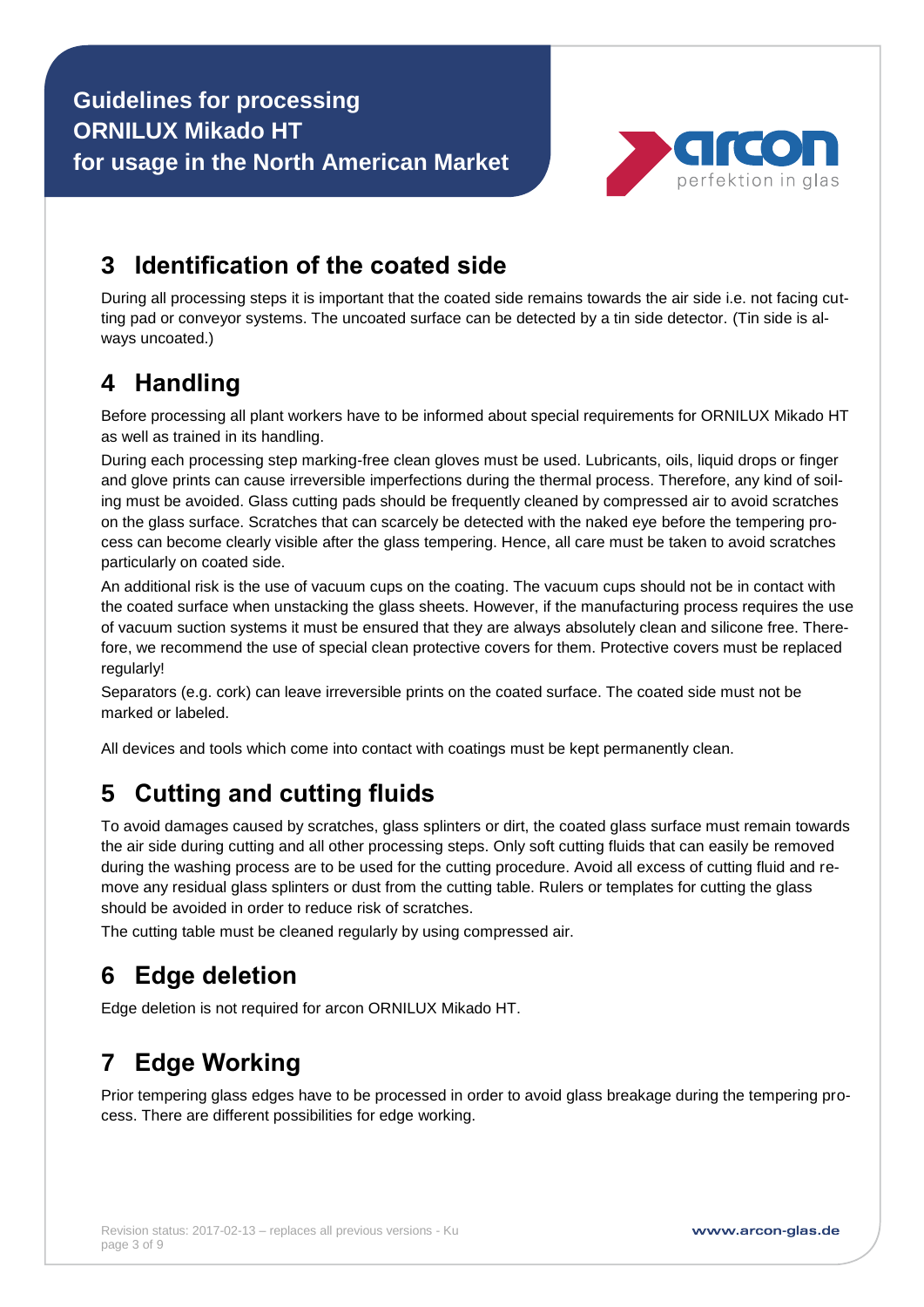

#### **Automatic**

During automatic edge working all relative movement on the coated surface as well as too much pressure of the upper belts have to be avoided. The glass surface should remain fully wet during the whole operation and should be washed immediately after edge working. The belts should be cleaned continuously.

#### **Manual**

Manual edge working increases the risk of having scratches due to soiled washing machine brushes, rollers and water. The surface is more sensitive for scratches even when wearing gloves. Gloves should be checked and changed regularly. Wet in wet processing is recommended.

The coated side remains always towards the air side on conveyor systems.

#### **8 Washing process**

Horizontal washing machines as well as washing machines normally used for the insulation glass production can be used for cleaning purposes. When washing the glass the following specific aspects are to be taken into consideration.

- The period between cutting and tempering should be as short as possible. After the washing process the heat treatment has to be applied immediately. Longer storage of the coated and washed glass can cause stains after heat treatment.
- The coated glass surface must not be moved directly on the transport rollers.
- It is necessary to use clean demineralized water (conductivity < 30  $\mu$ S/cm, pH value 6.0 7.5). Washing agents must not be used.
- A water temperature of 86 °F (30°C) is recommended.
- The brushes which are directly in contact with the coating must be particularly suited for coated glass (bristle diameter of 0.15 – 0.20 mm) to avoid scratches on the coating.
- Ensure the best possible continuous flow of production to avoid scratches on the coated surface if the washing process is stopped and restarted on one pane.
- Leaving the washing machine the panes must be completely drying to avoid remaining water- drip stains on the coating.
- After the washing process, the glass should be visually inspected at the test station using an appropriate illumination in transmittance and reflectance.
- Rubber lips or brush bars must not rub against the coated surface and should be removed if necessary.

The washing machine is to be maintained at regular intervals. During this inspection particularly the brushes are to be checked for their cleanness and correct adjustment. The washing water must be renewed regularly. Before the tempering process, the coating must not be soiled (fingerprints, oil) because these impurities will become visible after the tempering procedure. Therefore, the coated surface must not be touched with bare and dirty hands. Clean gloves must be used during all steps of processing.

To remove stains use a mild, quick-drying cleaning agent. For this purpose, dab the surface carefully with a clean, soft cloth without applying any pressure onto the coating. Cleaning agents must not remain on the coated surface.

Recommendations for cleaning agents are given in chapter "production aids".

Cleaned sizes are to be stacked after washing by using proper separating materials (e. g. cardboard stripes).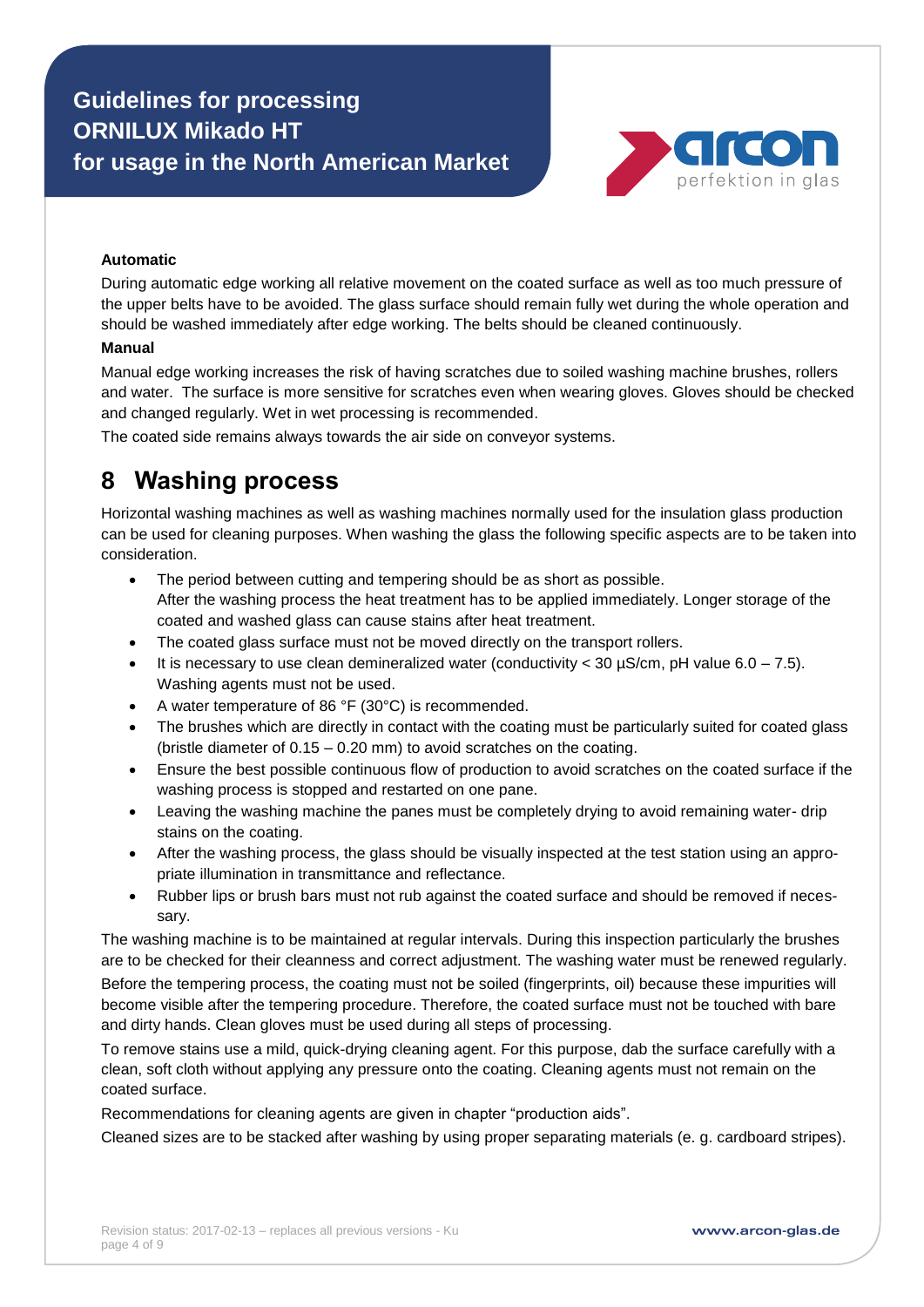

## **9 Heat Treatment**

ORNILUX Mikado HT requires similar parameter settings as uncoated glass.

The panes should be heat treated under temperature conditions as low as possible to obtain a high quality surface after the process. On the one hand temperatures and heating time must be adapted in order to avoid breakage in the quenching zone and, on the other hand, requirements for safety glass must be fulfilled. If the heat is too high when processing HT coatings the scratch resistance of the coating is affected. This may result in problems during IGU assembling.

The coated side remains toward the air side in order to avoid damages or scratches from the conveyor system.

The use of sulphur dioxide is at own risk.

arcon engineers will assist in setting up the furnace parameters.

# **10 Heat Soak Test**

All float glass contains some level of imperfection. One type of imperfection is nickel sulfide (NiS) inclusions. Most NiS inclusions are stable and cause no problems. There is, however, the potential for NiS inclusions that may cause spontaneous breakage in tempered glass without any load or thermal stress being applied.

Heat-soaking is a process that may expose NiS inclusions in tempered glass. The process involves placing the tempered glass inside a chamber and raising the temperature to approximately 554°F (290°C to accelerate nickel sulfide expansion. This causes glass containing nickel sulfide inclusions to break in the heat soak chamber, thus reducing the risk of potential field breakage. The heat soaking-process is not 100 per cent effective, adds cost and carries the risk of reducing the compressive stress in tempered glass.

Heat-strengthened glass has much lower potential incidence of spontaneous breakage than tempered glass. For applications where additional glass strength is required due to thermal stress, and safety glass is not mandated, Arnold Glas recommends heat-strengthened glass to reduce the potential for spontaneous breakage.

If heat-soaking is required, the processor has to ensure that appropriate spacers are used to avoid marks on the coated side.

# **11 IGU assembling**

When ORNILUX Mikado HT is used in an IGU assembly, the coating must face the space between the panes. The inner space is filled with dry air or an inert gas. Their monolithic use is not allowed. The IGU configuration is determined by Arnold Glas. Only the market approved ORNILUX Mikado IGU configurations shall be produced and sold in North America. Arnold Glas will provide a list with the approved glass types during the certification process.

The edge seal of an IGU consists basically of a two-stage sealing system – the butyl as the primary sealant, and a secondary sealant. This permanently elastic edge seal must take up the strain exerted upon the IGU and ensure that the IGU remains airtight and gastight respectively throughout its lifetime.

The processing guidelines of the sealant manufacturer are to be followed.

Insulating glass units using ORNILUX Mikado HT must fulfil mandatory local market standards and requirements. The processor is fully responsible for proper IGU production.

Ensure the best possible continuous flow of production to avoid scratches or abrasions on the coated surface if the washing process is stopped and restarted on one pane.

A water temperature of 86 °F (30°C) is recommended.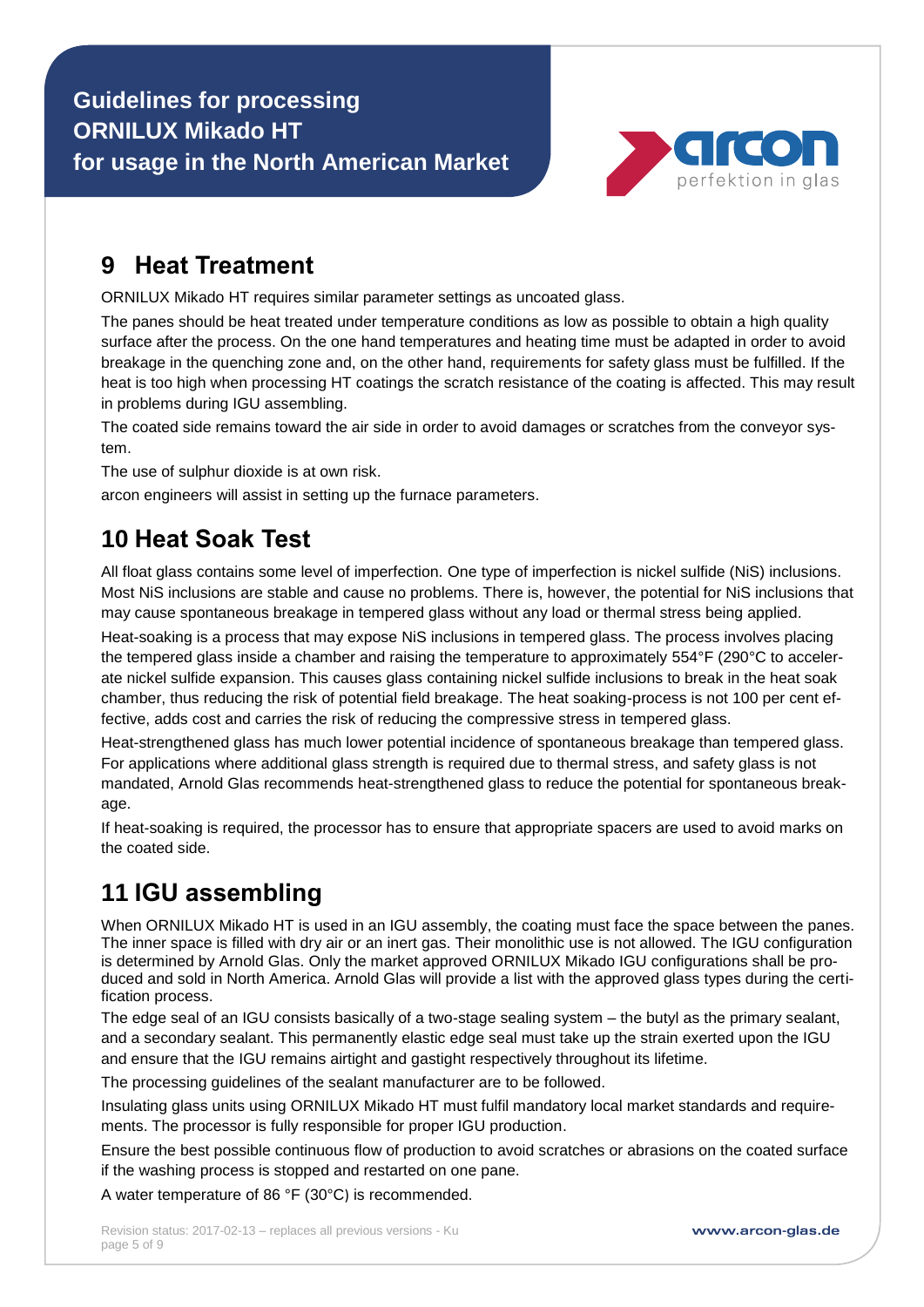

After assembling, the glass should be visually inspected at the test station using an appropriate illumination in transmittance and reflectance.

## **12 Quality features of ORNILUX Mikado HT**

The coating or other defects of coated glass are based on US standard C1376.

Coated glass may be examined in cut sizes ready for installation. The examination may be undertaken in the factory or at site when glazed.

The pane of coated glass being examined is viewed in transmission at a viewing angle of 90° from a minimum distance of 10 ft (3 m) for cut size coated vision glass and 15 ft (4.6 m) for cut size coated overhead glass in accordance with C1376. A bright uniform background is required.

The examination of the coated glass in transmission is performed by the observer looking at the side which will be the inside of the glazing.

For ORNILUX Mikado HT (structure coated glass) additional acceptance criteria for defects are described in Table 1.

| <b>Type of flaw</b>                  | Acceptance criteria                                                  |
|--------------------------------------|----------------------------------------------------------------------|
| defects in the structured<br>coating | Surface:                                                             |
|                                      | max. $9 \text{ cm}^2$ / glass sheet (3210 mm x 2000 mm)              |
|                                      | Number:                                                              |
|                                      | No restriction                                                       |
|                                      | but total $\leq 9$ cm <sup>2</sup> / glass sheet (3210 mm x 2000 mm) |

*TABLE 1: Additional acceptance criteria for structure coated glass defects*

Flaws  $\leq$  2 mm ("starry sky" or "pin holes" or spot coating on the previously masked glass pane areas) are permissible and are generally not taken into consideration.

### **13 Quality Assurance**

The processor of ORNILUX Mikado HT has to ensure that the requirements of those guidelines are permanently fulfilled. It's glass processor's responsibility to implement a quality assurance system. Attention should be paid to visual inspection of tempered glass panes.

The processor of ORNILUX Mikado HT has to implement a system of product identification and traceability. ISO 9000 certified processors usually fulfil these requirements.

# **14 Warranty**

Compliance with aforesaid processing guidelines will ensure the production of high quality insulating glass units. Failure to comply with the aforesaid processing guidelines and other procedures introduced by Arnold Glas or arcon will render product warranty in-valid.

If there is a cause for complaint, Arnold Glas or arcon reserve the right to control all claims.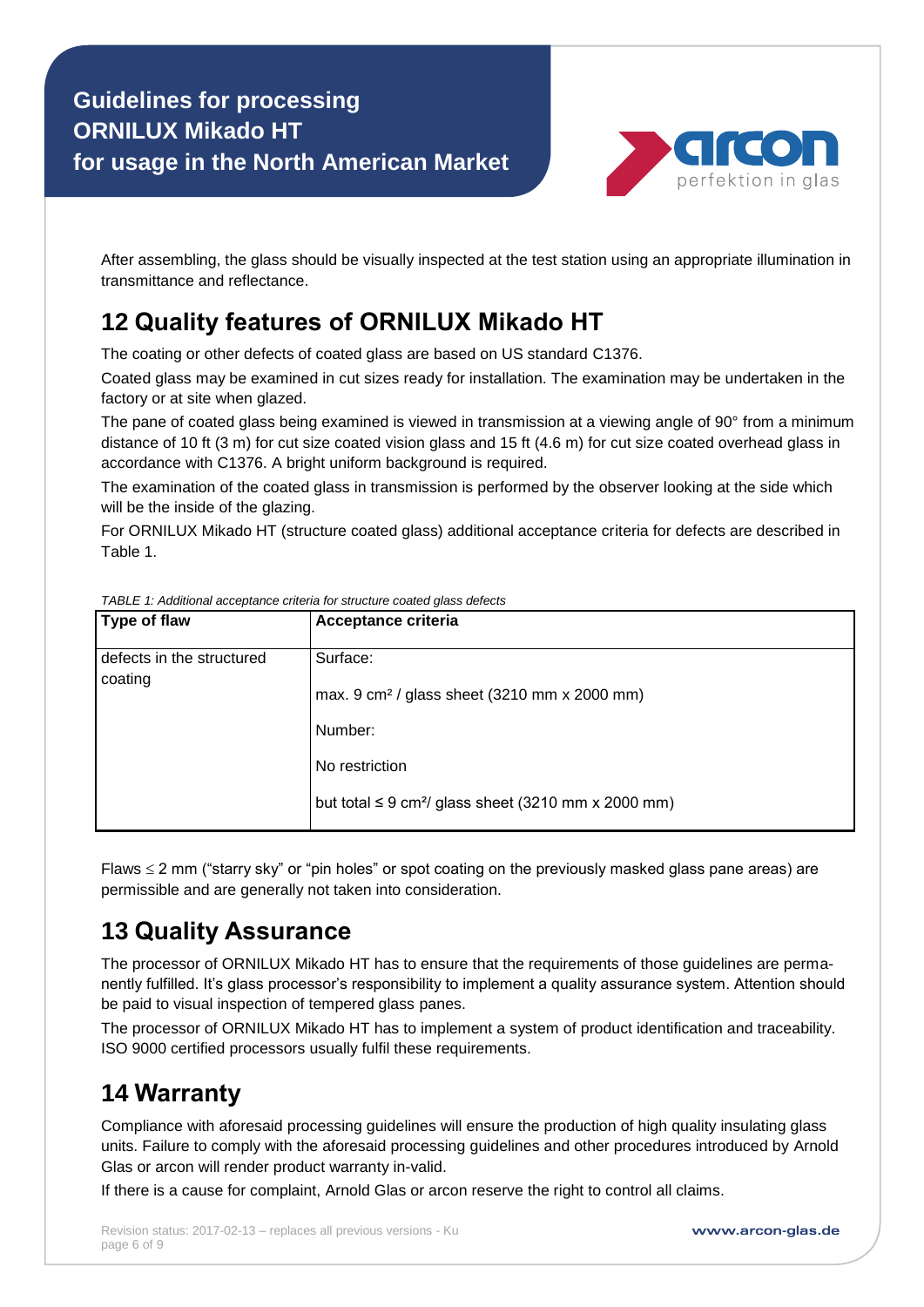

#### **15 Production Aids**

The following list of production aids gives recommendations for processing of coated glass into insulating glass units.

arcon emphasizes that only materials checked for their compatibility are used in IGU production. arcon cannot guarantee the quality of the recommended production aids. Production aids from other suppliers can also be suitable.

- **Gloves**
- Type: KCL-Protective cloves
	- Supplier: Kächele-Cama Latex GmbH

36124 Eichenzell

Germany

- **Cutting Fluids**
- Type: CUTTING FLUID AC PE 5503, 5250

Supplier: Aachener Chemische Werke GmbH

52146 Würselen

**Germany** 

Type: DIONOL GT 641, 644-1

Supplier: MKU-Chemie GmbH

63322 Rödermark

Germany

- **Protection Cover**
- Type: Protection cover type MTC

Supplier: Euro Tech Vakuum-, Hebe- und Transporttechnik

www.arcon-glas.de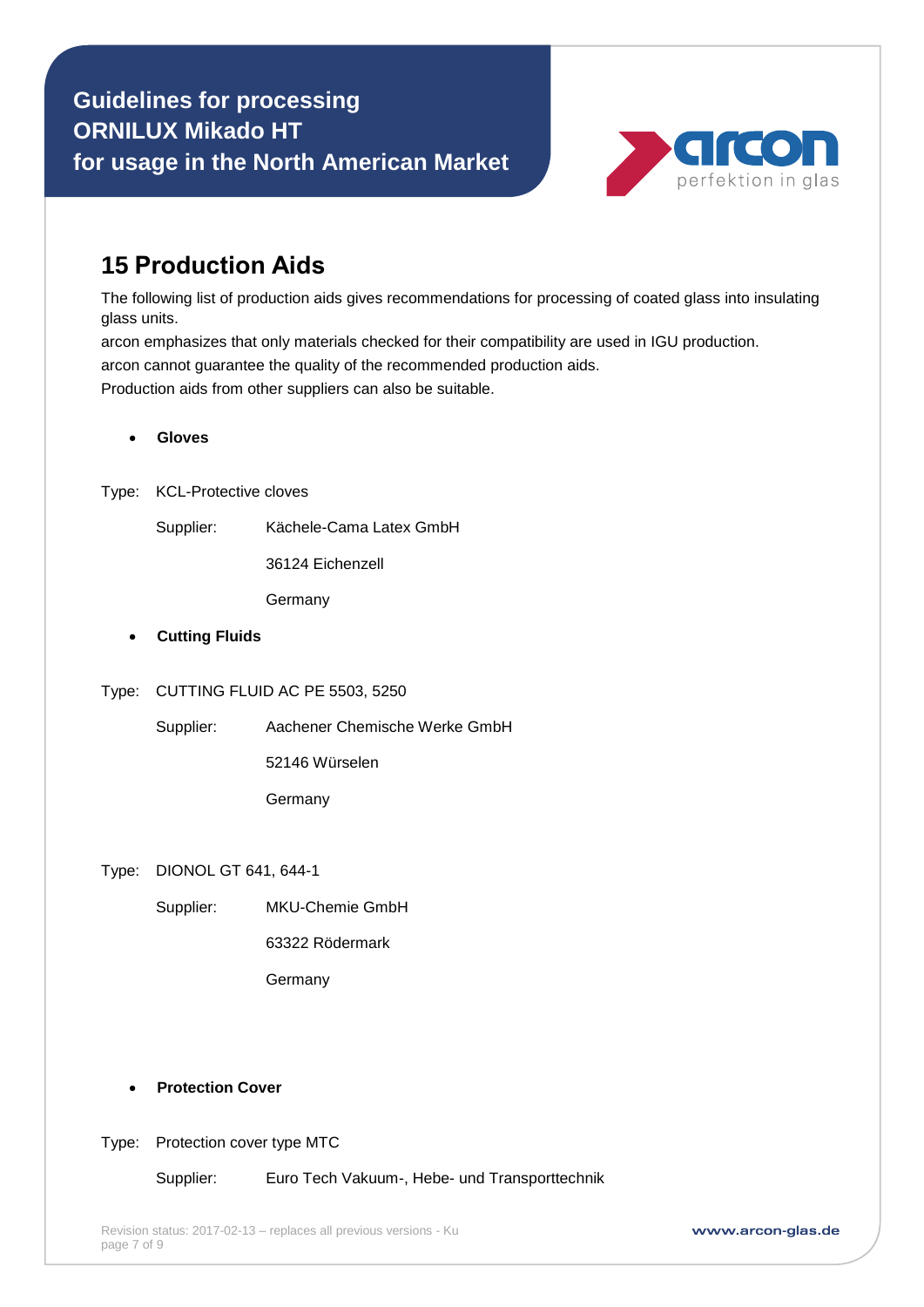

72348 Rosenfeld

Germany

#### **Separating agent**

Type: AC Separol type F, G, TN

Supplier: Aachener Chemische Werke GmbH

52146 Würselen

Germany

#### **Glass Cleaner**

#### Type: ACECLEAN 6147

Supplier: Aachener Chemische Werke GmbH

52146 Würselen

Germany

Type: Mixture 50 per cent by volume Isopropanol and 50 per cent by volume demineralised water